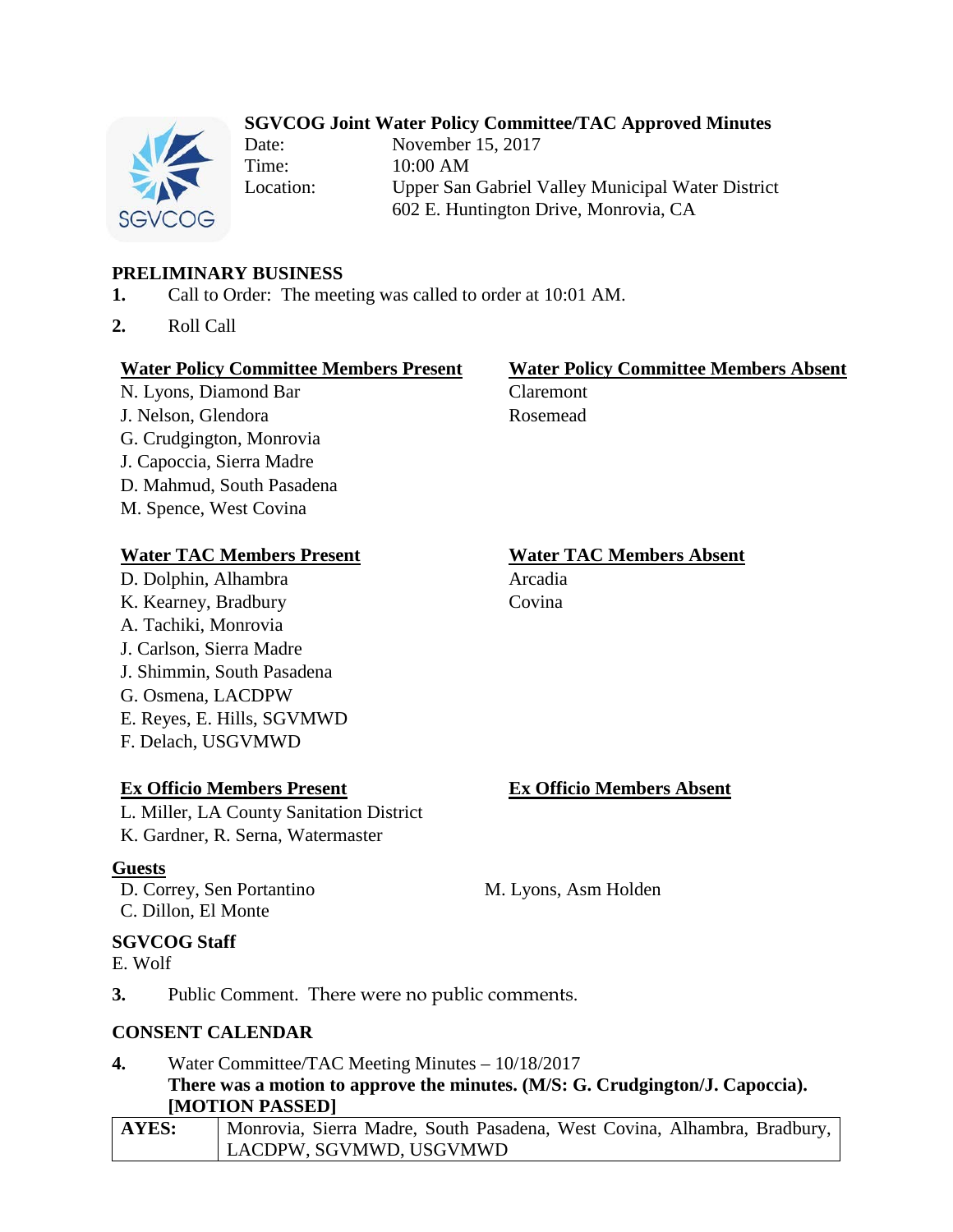| NOES: |                                                     |
|-------|-----------------------------------------------------|
|       | <b>ABSTAIN:</b> Diamond Bar, Glendora               |
|       | <b>ABSENT:</b> Claremont, Rosemead, Arcadia, Covina |

## **PRESENTATION**

**5.** Individual Industrial Permits/Industrial General Permits: Presentation by David Dolphin, Alhambra

D. Dolphin's presentation reviewed how the City of Alhambra conducts IIP/IGP inspections. The city began by identifying all businesses that fall within the requirements of the program and educating them on pollution prevention. To do this, the city developed its own handouts and educational materials. Next, the city conducted inspections and provided onsite, telephone, and email consultation to help businesses with compliance. Inspections are done by city employees and businesses pay an inspection fee to help cover the costs.

## **ACTION ITEMS**

**6.** SGVCOG Comments on Definition and Jurisdictional Reach of Waters of the United States *Recommended Action: submit to the Governing Board for "Receive and File."* Discussion of this item was included in Item 7.

## **DISCUSSION ITEMS**

- **7.** Waters of the United States
	- Stormwater Listening Session: Nov 14<sup>th</sup>

E. Wolf provided an update on the SGVCOG's participation in the EPA's *Stormwater Listening Session.* There were 18 speakers, most representing water or stormwater agencies. Two points were repeatedly raised: first, the EPA should treat stormwater infrastructure differently than traditional "receiving waters" when rewriting WOTUS; second, the EPA should consider the variations in climate and geography across different regions of the U.S. and not try to create a one-size-fits-all definition.

- Written Comments Due by November 28<sup>th</sup> E. Wolf provided an update on the comments to be submitted noting that they will be fitted to the 12-question format provided by the EPA.

## **INFORMATION ITEMS**

**8.** Legislative Updates: SGVCOG 2018 Proposed State Legislation

D. Mahmud introduced the SGVCOG 2018 legislative proposals: a municipal ombudsman a the state and regional board levels, indemnifying agencies that capture and infiltrate stormwater, requiring water/stormwater qualifications for appointment to the Regional Board, and incentives for stormwater capture. She discussed the likely challenges we will face. Regarding pending 2017 legislation, J. Nelson stated that Sen Portantino has a plan and intends to move SB 633 forward early next year.

### **9.** Regulatory Updates: SWRCB Water Conservation/Prohibited Uses E. Wolf reviewed the State Water Board's proposed regulation on Water Conservation and Prohibited Water Uses.

- **10.** Water Boards Update
	- State Board

D. Mahmud discussed the State Superior Court decision that invalidated Chromium 6 water quality standards. The court found that the State Water Board did not give due consider to the technical difficulty and cost of implementing controls.

- Regional Board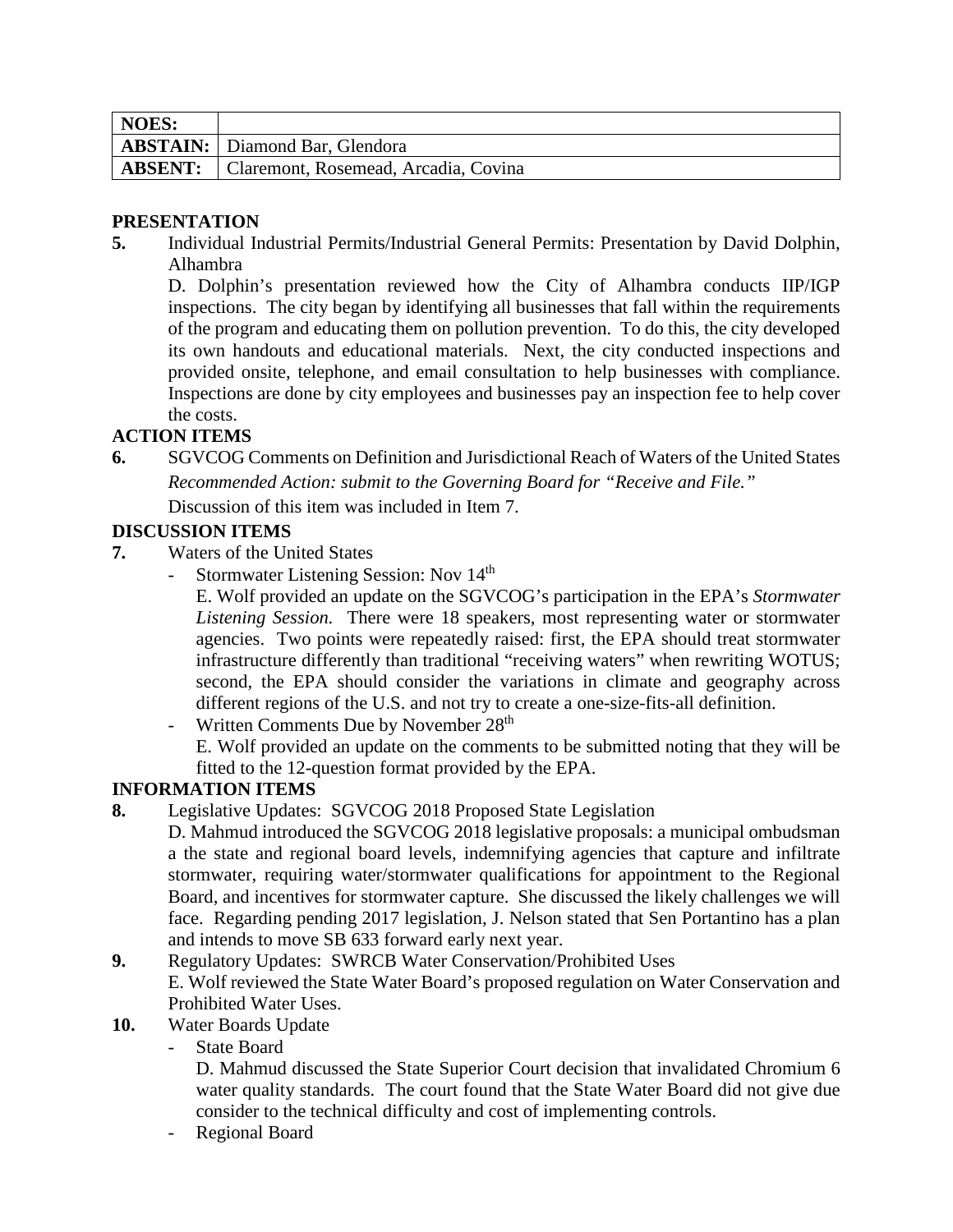D. Mahmud disclosed that Sam Unger, Executive Officer of the Regional Board, will be retiring. Also, terms expired at the end of September 2017 for board members Lawrence Yee and Charles Stringer. Mahmud asked that members recommend replacements.

- **11.** LA County Water Update
	- Water Resilience Stakeholder Advisory Commitee appointments

The SGVCOG appointee is Judy Nelson. Diana Mahmud is Supervisor Barger's appointee.

SAC meeting recap

J. Nelson and D. Mahmud gave a recap of the initial meeting at which BOS staff introduced the elements that may be included in the tax measure. Those elements are: Program Outcomes, Program Administration, Eligible Expenditures, Regional/Municipal/FCD Projects, Project Prioritization, Rebates and Incentives, Stakeholder Engagement, Workforce Development, Coordinated Investment, Oversight, and Audit Requirements. Committee members agreed that the SGVCOG should adopt positions (where applicable) on these plan elements. Ideas to include in our position paper are: a list of SGV regional projects that would be funded by the measure, opening the Basin Plan for review and rewrite, ensuring that the 40% local return is unrestricted, and ensuring that SGV flood control infrastructure continue to be the primary means of stormwater capture and infiltration, as designed. Staff will draft a position paper for review at the December meeting.

**12.** Water Supply Update

K. Gardner reported that quagga muscle larvae have been detected in pipes and treatment works in SGV due to backflow from Colorado River water. Upper District has submitted a mitigation plan to the Regional Board.

F. Delach described a project to capture urban runoff, treat it at a downstream Sanitation District site and pump it back upstream to the Santa Fe spreading grounds. The project is currently seeking funding.

- **13.** Litigation Update
	- San Diego County Water Authority v. MWD
		- D. Mahmud stated that because the State Supreme Court declined to review the case, the lower court's decision is final.
- **14.** Stormwater Outreach Updates

D. Mahmud noted that the SGVCOG has been invited to brief Sen Harris' staff on MS4 and stormwater challenges. The meeting will take place on November 29<sup>th</sup>.

COG staff and LACDPW conducted a follow up conference call with Joe Sheehy, Legislative Director for Rep Napolitano, regarding the application of WOTUS designation to SGV flood control infrastructure.

**15.** E/WMP Updates

A. Tachiki provided an update on San Gabriel River/Rio Hondo E/WMP activities. The group has submitted a request to extend the timeline for completion of 17 miles of green streets from 2017 to 2019. Next year, the E/WMP will request that the Regional Board approve two regional projects—at Peck Lake and the Arboretum. The E/WMP will seek COG support.

D. Dolphin stated that members of the Upper LA River E/WMP are currently reviewing the CIMP and Non-Monitoring MOAs that the SGVCOG will be a party to.

G. Osmena discussed a Load Reduction Strategy for the Rio Hondo River that the ULAR E/WMP is working on.